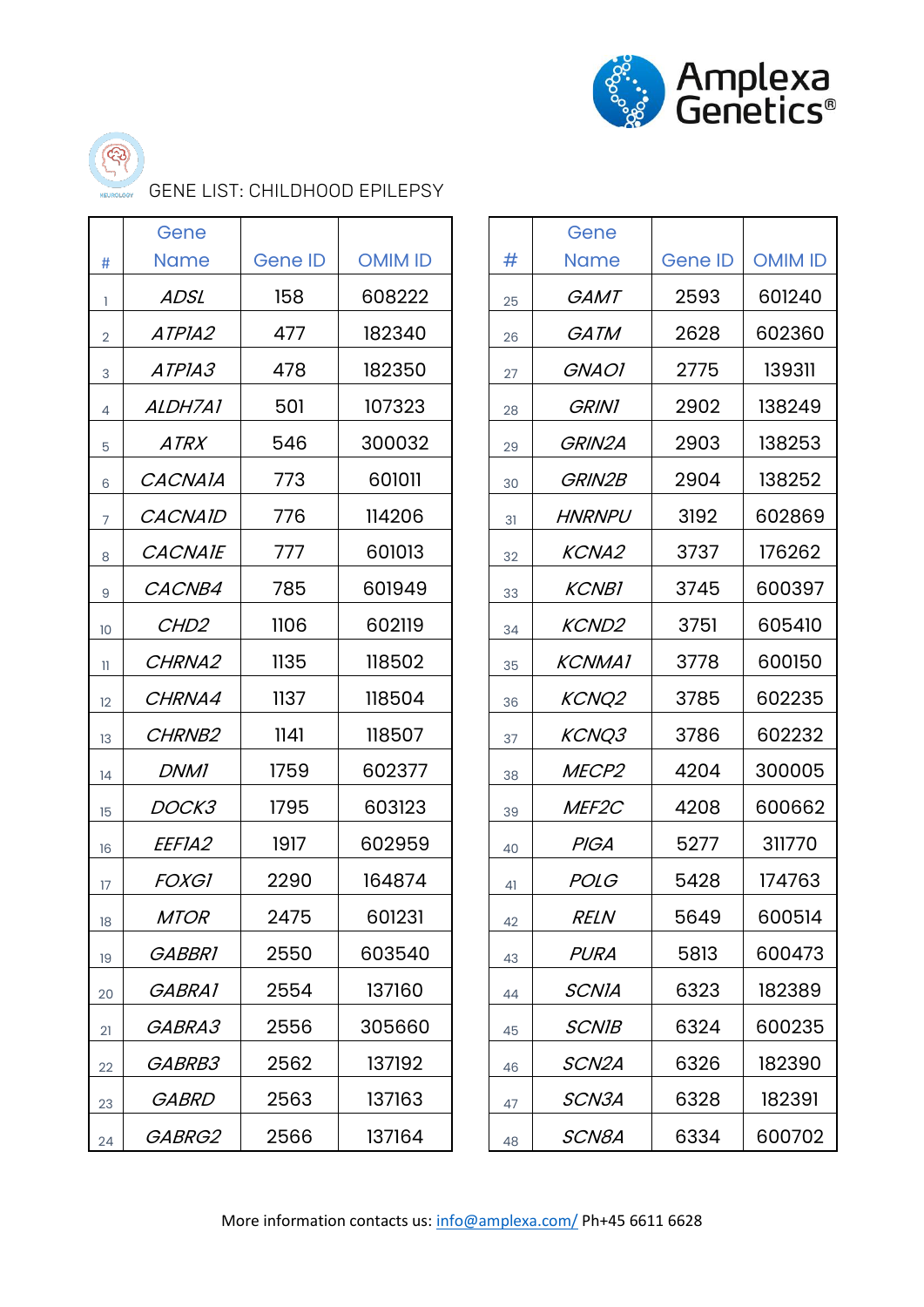



GENE LIST: CHILDHOOD EPILEPSY

|    | Gene               |                |                |    | Gene           |         |                |
|----|--------------------|----------------|----------------|----|----------------|---------|----------------|
| #  | <b>Name</b>        | <b>Gene ID</b> | <b>OMIM ID</b> | #  | <b>Name</b>    | Gene ID | <b>OMIM ID</b> |
| 49 | ST3GAL3            | 6487           | 606494         | 73 | NPRL2          | 10641   | 607072         |
| 50 | SLCIA2             | 6506           | 600300         | 74 | WDR45          | 11152   | 300526         |
| 51 | SLC <sub>2A1</sub> | 6513           | 138140         | 75 | <b>PNKP</b>    | 11284   | 605610         |
| 52 | SLC6A1             | 6529           | 137165         | 76 | CNKSR2         | 22866   | 300724         |
| 53 | SLC6A8             | 6535           | 300036         | 77 | IQSEC2         | 23096   | 300522         |
| 54 | SMARCA2            | 6595           | 600014         | 78 | <b>ARHGEF9</b> | 23229   | 300429         |
| 55 | <b>SPTANI</b>      | 6709           | 182810         | 79 | <b>PLCB1</b>   | 23236   | 607120         |
| 56 | CDKL5              | 6792           | 300203         | 80 | CUX2           | 23316   | 610648         |
| 57 | <b>STXBPI</b>      | 6812           | 602926         | 81 | <b>SLC35A3</b> | 23443   | 605632         |
| 58 | <b>SYTI</b>        | 6857           | 185605         | 82 | <b>PIGN</b>    | 23556   | 606097         |
| 59 | TCF4               | 6925           | 602272         | 83 | <b>KCNH5</b>   | 27133   | 605716         |
| 60 | UBE3A              | 7337           | 601623         | 84 | PGAP2          | 27315   | 615187         |
| 61 | <b>SLC35A2</b>     | 7355           | 314375         | 85 | <b>ZDHHC9</b>  | 51114   | 300646         |
| 62 | <b>YWHAG</b>       | 7532           | 605356         | 86 | <b>PIGT</b>    | 51604   | 610272         |
| 63 | NPRL3              | 8131           | 600928         | 87 | <b>WWOX</b>    | 51741   | 605131         |
| 64 | <b>SMCIA</b>       | 8243           | 300040         | 88 | <b>PIGX</b>    | 54965   | 610276         |
| 65 | <b>SYNGAPI</b>     | 8831           | 603384         | 89 | <b>PNPO</b>    | 55163   | 603287         |
| 66 | <b>PIGQ</b>        | 9091           | 605754         | 90 | <b>PIGV</b>    | 55650   | 610274         |
| 67 | <i>LGII</i>        | 9211           | 604619         | 91 | KCNQ5          | 56479   | 607357         |
| 68 | <b>NRXN1</b>       | 9378           | 600565         | 92 | TBCID24        | 57465   | 613577         |
| 69 | GABBR2             | 9568           | 607340         | 93 | <b>SLC12A5</b> | 57468   | 606726         |
| 70 | DEPDC5             | 9681           | 614191         | 94 | PCDH19         | 57526   | 300460         |
| 71 | <b>HUWEI</b>       | 10075          | 300697         | 95 | <b>KCNTI</b>   | 57582   | 608167         |
| 72 | SLC9A6             | 10479          | 300231         | 96 | SLC25A22       | 79751   | 609302         |
|    |                    |                |                |    |                |         |                |

|    | Gene            |                |                |  |
|----|-----------------|----------------|----------------|--|
| #  | Name            | <b>Gene ID</b> | <b>OMIM ID</b> |  |
| 73 | NPRL2           | 10641          | 607072         |  |
| 74 | WDR45           | 11152          | 300526         |  |
| 75 | <b>PNKP</b>     | 11284          | 605610         |  |
| 76 | CNKSR2          | 22866          | 300724         |  |
| 77 | IQSEC2          | 23096          | 300522         |  |
| 78 | <i>ARHGEF9</i>  | 23229          | 300429         |  |
| 79 | <b>PLCB1</b>    | 23236          | 607120         |  |
| 80 | CUX2            | 23316          | 610648         |  |
| 81 | <b>SLC35A3</b>  | 23443          | 605632         |  |
| 82 | <b>PIGN</b>     | 23556          | 606097         |  |
| 83 | <i>KCNH5</i>    | 27133          | 605716         |  |
| 84 | PGAP2           | 27315          | 615187         |  |
| 85 | <b>ZDHHC9</b>   | 51114          | 300646         |  |
| 86 | PIGT            | 51604          | 610272         |  |
| 87 | <i>WWOX</i>     | 51741          | 605131         |  |
| 88 | <b>PIGX</b>     | 54965          | 610276         |  |
| 89 | <b>PNPO</b>     | 55163          | 603287         |  |
| 90 | <i>PIGV</i>     | 55650          | 610274         |  |
| 91 | <b>KCNQ5</b>    | 56479          | 607357         |  |
| 92 | <i>TBC1D24</i>  | 57465          | 613577         |  |
| 93 | <b>SLC12A5</b>  | 57468          | 606726         |  |
| 94 | <i>PCDH19</i>   | 57526          | 300460         |  |
| 95 | <b>KCNTI</b>    | 57582          | 608167         |  |
| 96 | <i>SLC25A22</i> | 79751          | 609302         |  |